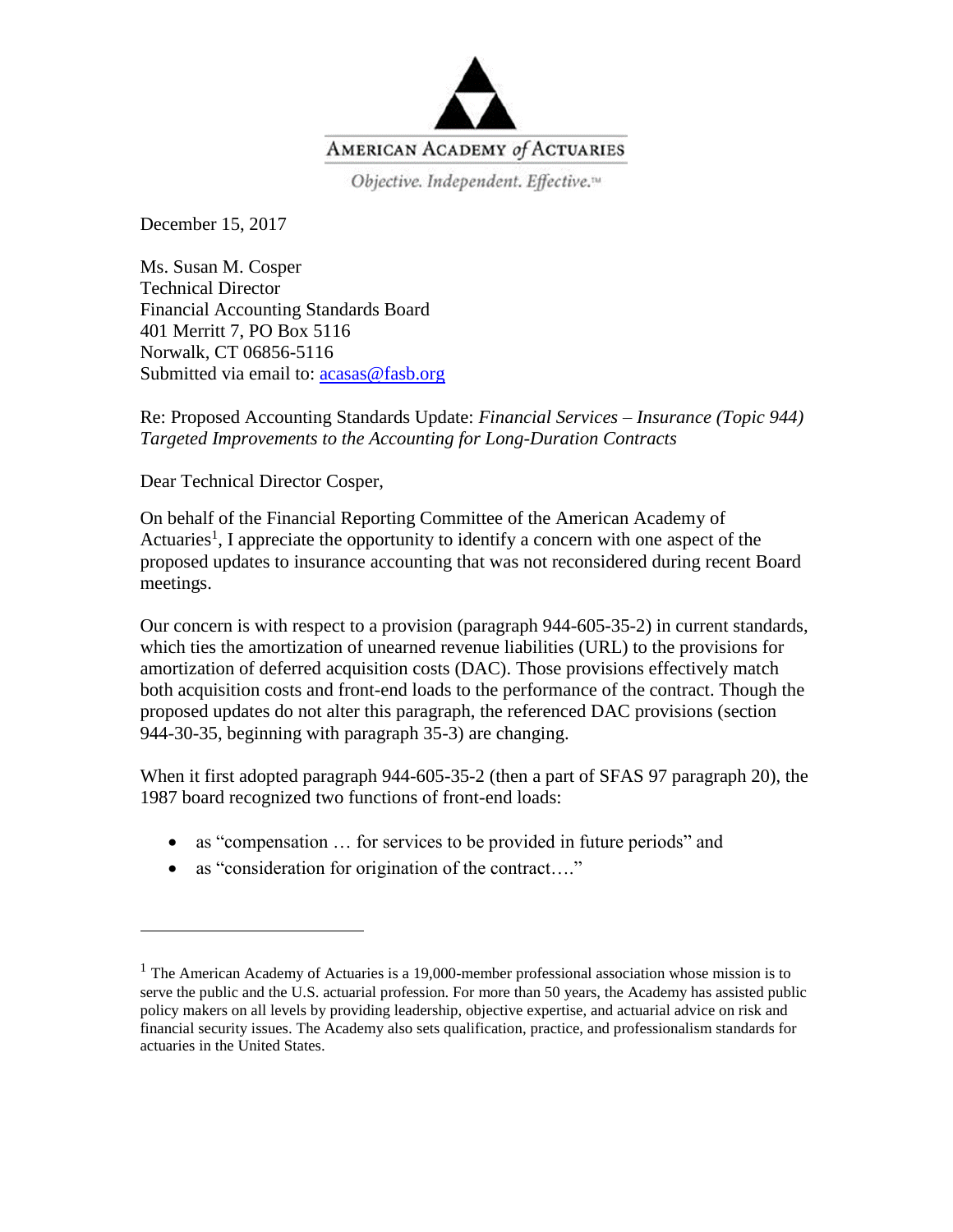The proposed updates for DAC amortization are much simpler than current standards and will produce a reasonable matching of acquisition costs to the performance of the contract. When applied to URL, however, these updates will often result in some conceptual and mathematical distortions, and will introduce further uncertainty in the calculation of additional liabilities when required under paragraphs 944-40-25-27 and 25- 27A.

## **When front-end loads are not tied directly to new deposits, we recommend that the measurement of the URL be aligned with the proposed measurement of the deferred profit liability (DPL). Conceptually, such loads are more closely related to limitedpay premiums than to acquisition costs.**

Briefly, the second function recognized by the 1987 board drew a conceptual link between DAC and URL and wrote into SFAS 97 a mathematical equivalence between them by discounting expected cash flows and anticipating future deferrals. The proposed updates presume the conceptual link remains valid even for newer product designs that are inconsistent with this link. For such products, the distortion introduced by this treatment is explained and illustrated in Attachment I.

The first function recognized by the 1987 board, "compensation … for services to be provided in future periods," was also recognized in the then-new standards for DPL on limited-pay contracts and its treatment was made similar to the treatment of URL. Applying the proposed updates for DAC to URL removes this conceptual link along with the mathematical similarity to DPL that exists in current standards, since the DPL still accrues interest and anticipates future cash flows.

The advantage of aligning URL amortization with DPL is further supported when considering the additional liability that is sometimes required (beyond the account value and URL) under either paragraph 944-40-25-27 or paragraph 25-27A. To calculate a benefit ratio it is necessary to project assessments, which include amortization of URL. If the amortization of URL is based on DAC amortization standards, it is unclear whether that projection should or should not take into account expected future deferrals of frontend loads. That ambiguity could lead to different interpretations and inconsistent practice. If the amortization of URL is based on DPL, then it is clear that expected future deferrals of front-end loads would be included and there is no ambiguity.

For front-end loads that are automatically charged against the contract for as long as it remains in force during the specified limited-pay period, we reiterate the recommendation we made in our original comment letter on the exposure draft, that accounting for URL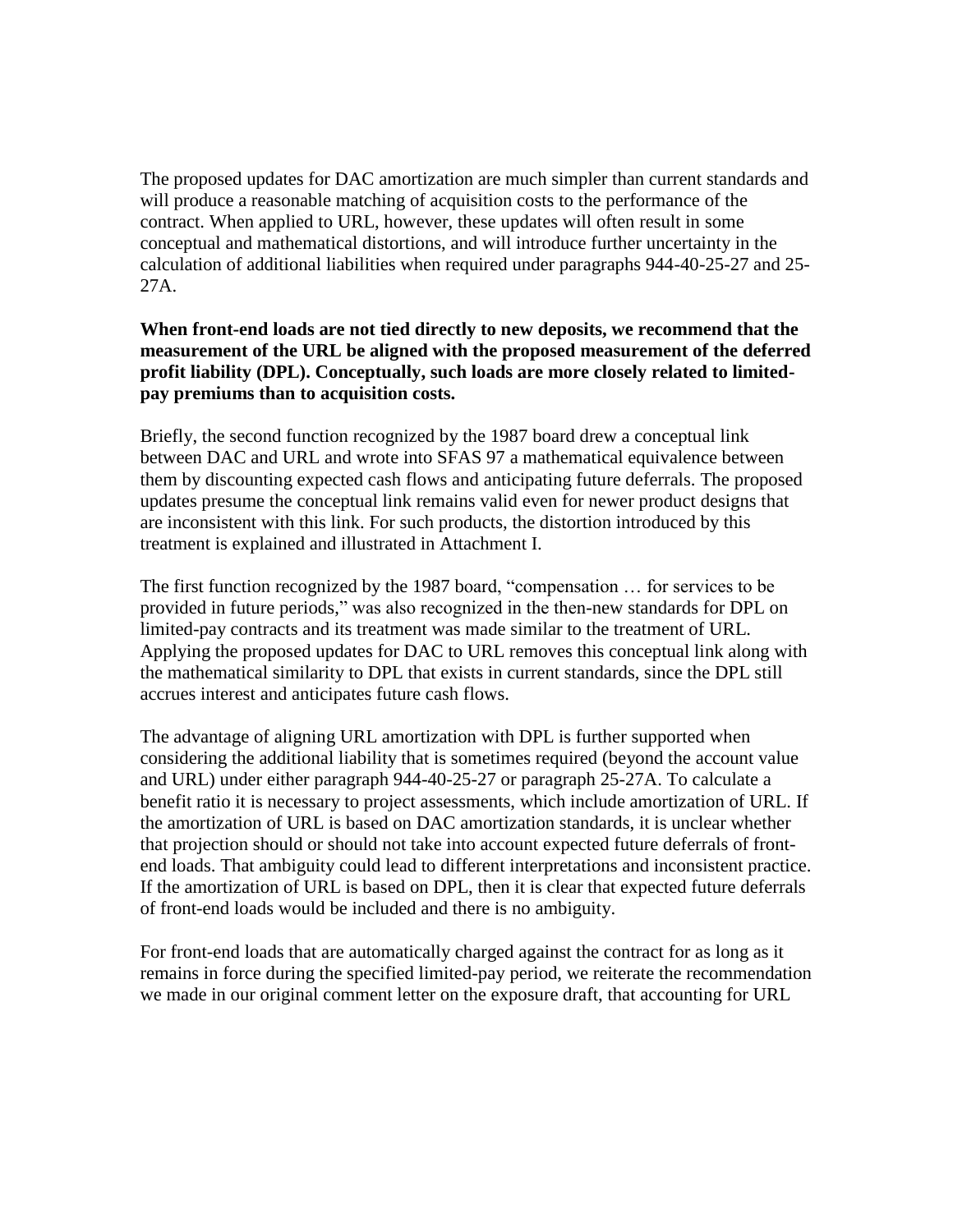be aligned with accounting for  $DPL<sup>2</sup>$ . As with premiums on limited-pay contracts, the substance of such charges is consistent with SFAS 97's "compensation … for services to be provided in future periods…." Making this change would restore this conceptual function of URL to match revenues with performance of the contract and better align its treatment with that of DPL. This is further explained and its effect illustrated in Attachment II.

For front-end loads that are tied directly to new deposits, we believe it would be appropriate to retain the link between DAC and URL amortization. The substance of such charges is consistent with SFAS 97's "consideration for origination of the contract…." Because charges cannot be used twice—to offset acquisition costs and to fund future benefits—the assessments used in calculating additional liabilities should include neither this type of charge nor its amortization.

\*\*\*\*\*

Thank you for the opportunity to provide further feedback to the FASB on the proposed changes to the accounting for long duration contracts. If you have any questions or would like to discuss these issues in more detail, please contact Nikhail Nigam, the Academy's policy analyst for risk management and financial reporting, at 202-785-7851 or [nigam@actuary.org.](mailto:nigam@actuary.org)

Sincerely,

.

 $\overline{a}$ 

Steven F. Malerich, MAAA, FSA Vice-Chairperson, Financial Reporting Committee Risk Management and Financial Reporting Council

<sup>&</sup>lt;sup>2</sup> See response to question 16 (pp. 21-22) in the Academy's letter: HYPERLINK (Dec. 14, 2016)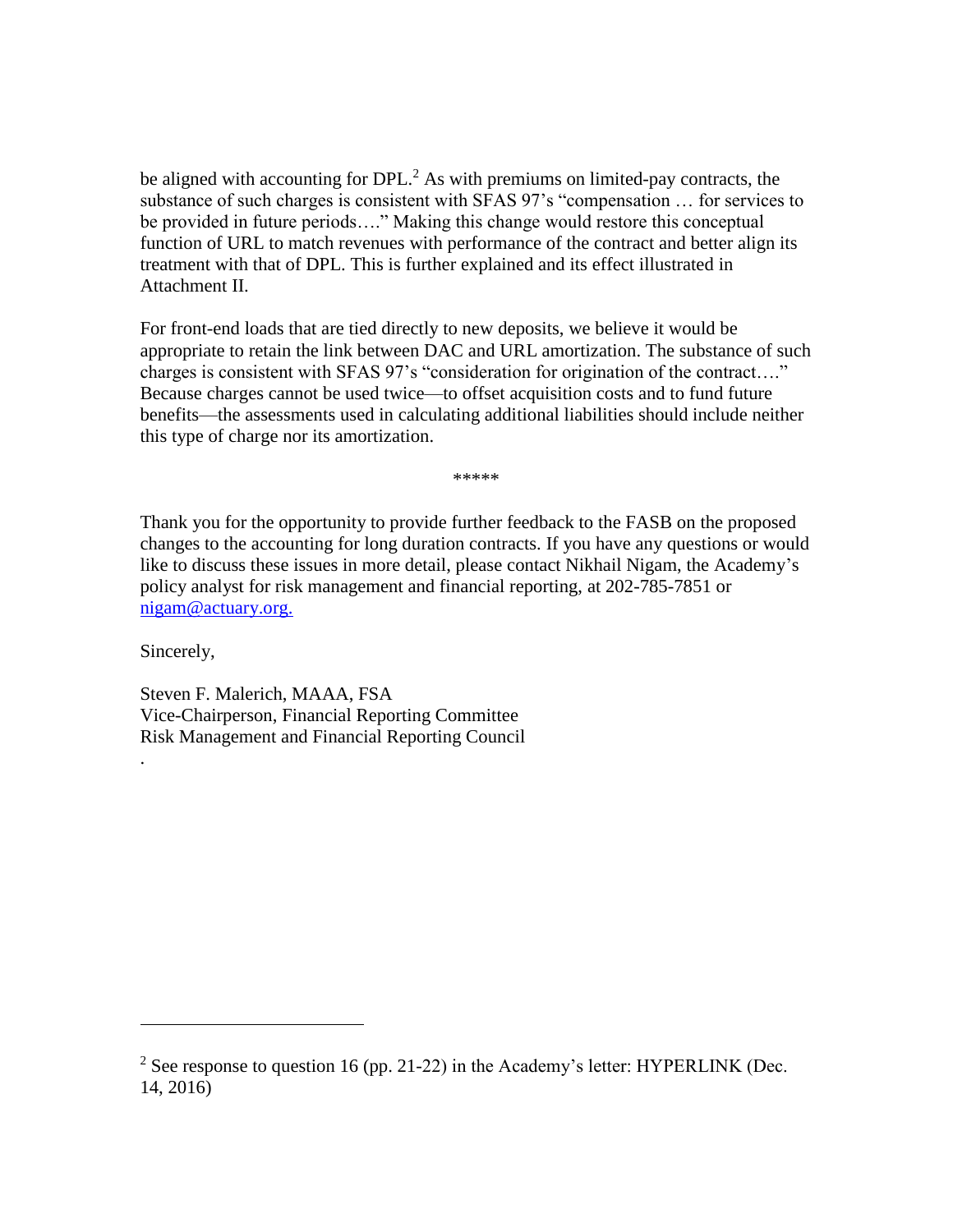## Attachment I Applying New DAC Standards to URL

In our experience, acquisition costs for universal life contracts are normally concentrated at or near the issue date of a contract, but front-end loads are often collected over many years if the contract remains in force, without any direct link to new deposits or the absence thereof.

In adopting SFAS 97, the 1987 board matched both expenses and revenues to contract performance by discounting future acquisition costs and front-end loads to the date of issue when determining amortization rates for DAC and URL. In effect, the 1987 board equalized DAC and URL by amortizing discounted expected cash flows and accruing interest on the unamortized balances.

Consider a simple example where DAC and URL are made equivalent under current section 944-30-35. For a 50-year contract with a \$100,000 face amount: first year acquisition costs per policy are \$1,000; there are no renewal acquisition costs; an annual load of \$90 per-policy is charged for the first 20 years. Assuming a contract rate of 4 percent and an annual lapse rate of 3 percent, and using face amount as the amortization basis (to simplify comparison):

- The present value of front-end loads is \$1,005, nearly identical to the \$1,000 present value of acquisition costs.
- DAC and URL amortization will both be slightly below \$70 in the first year and will decline 3 percent per year along with the expected decline in the amount remaining in force.
- Implicit in this approach is the notion that all front-end loads must be aggregated to determine the portion of "compensation … for services to be provided in future periods" rather than treating each load as independent of all others.

By retaining the link between URL and DAC amortization despite changes in DAC amortization standards, the proposed updates lose the mathematical equivalence of the two cash flows and with it the matching of expenses and revenue even while assuming they remain conceptually equivalent:

- With the \$1,000 expense incurred at inception but removing interest from the calculations, DAC amortization drops to \$38 in the first year. Again, amortization decreases 3 percent per year along with the expected decline in the amount remaining in force.
- Without discounting and by excluding expected future loads, URL will amortize just \$3.45 in the first year. The proposed updates will require deferring an additional amount each year in which another front-end load is charged. Thus amortization is \$6.73 in the second year, \$9.83 in the third year, \$12.78 in the fourth year, and so on until it becomes \$43.23 in year 20 and then declines 3 percent per year in later years.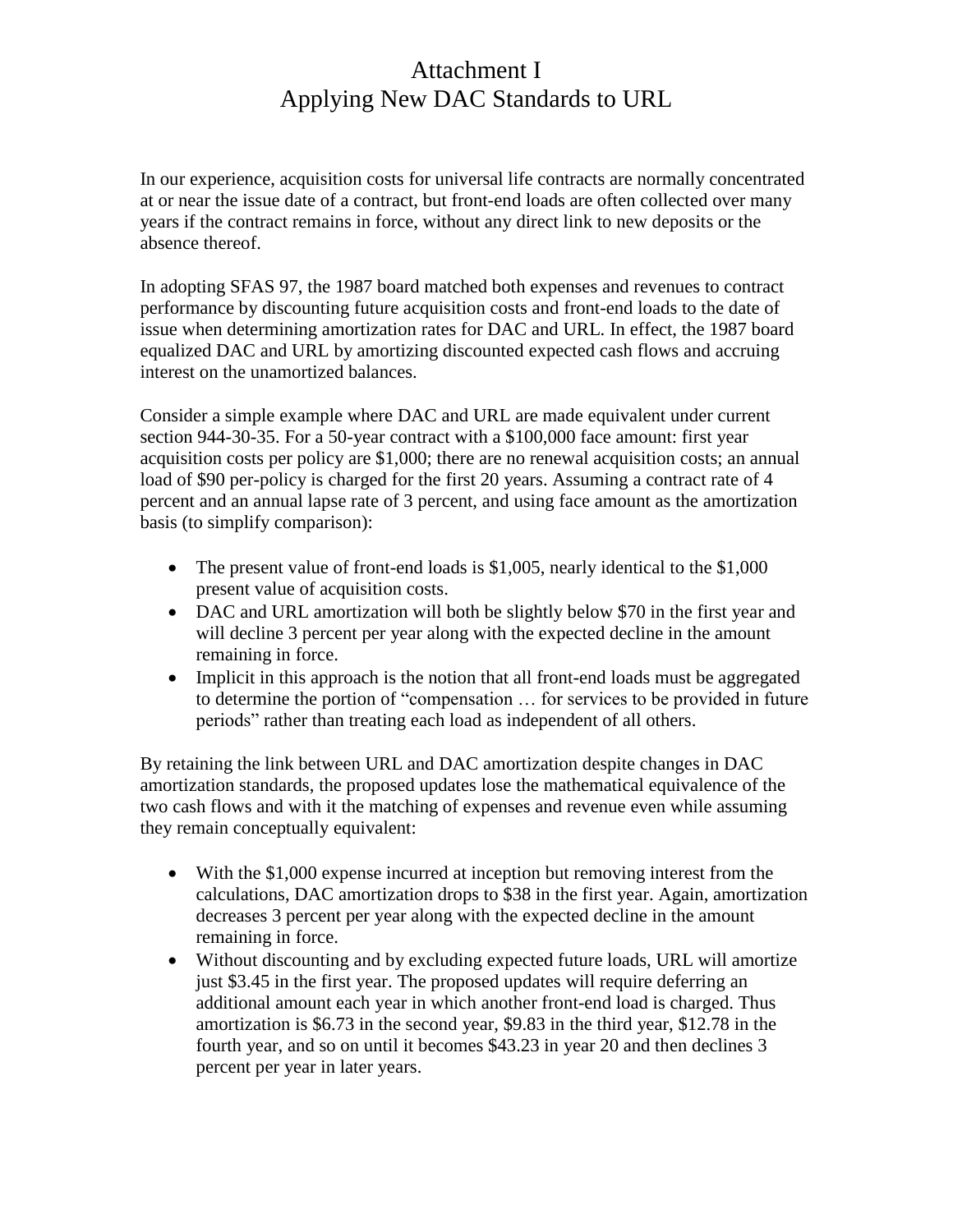• Implicit in this approach is the notion that the first \$90 includes "compensation ... for services to be provided in [49] future periods" but the last \$90 includes "compensation … for services to be provided in [30] future periods".

The effect of the change is apparent in this illustration of current standards (where DAC and URL amortization are nearly the same) and proposed updates (where DAC and URL amortization are radically different).

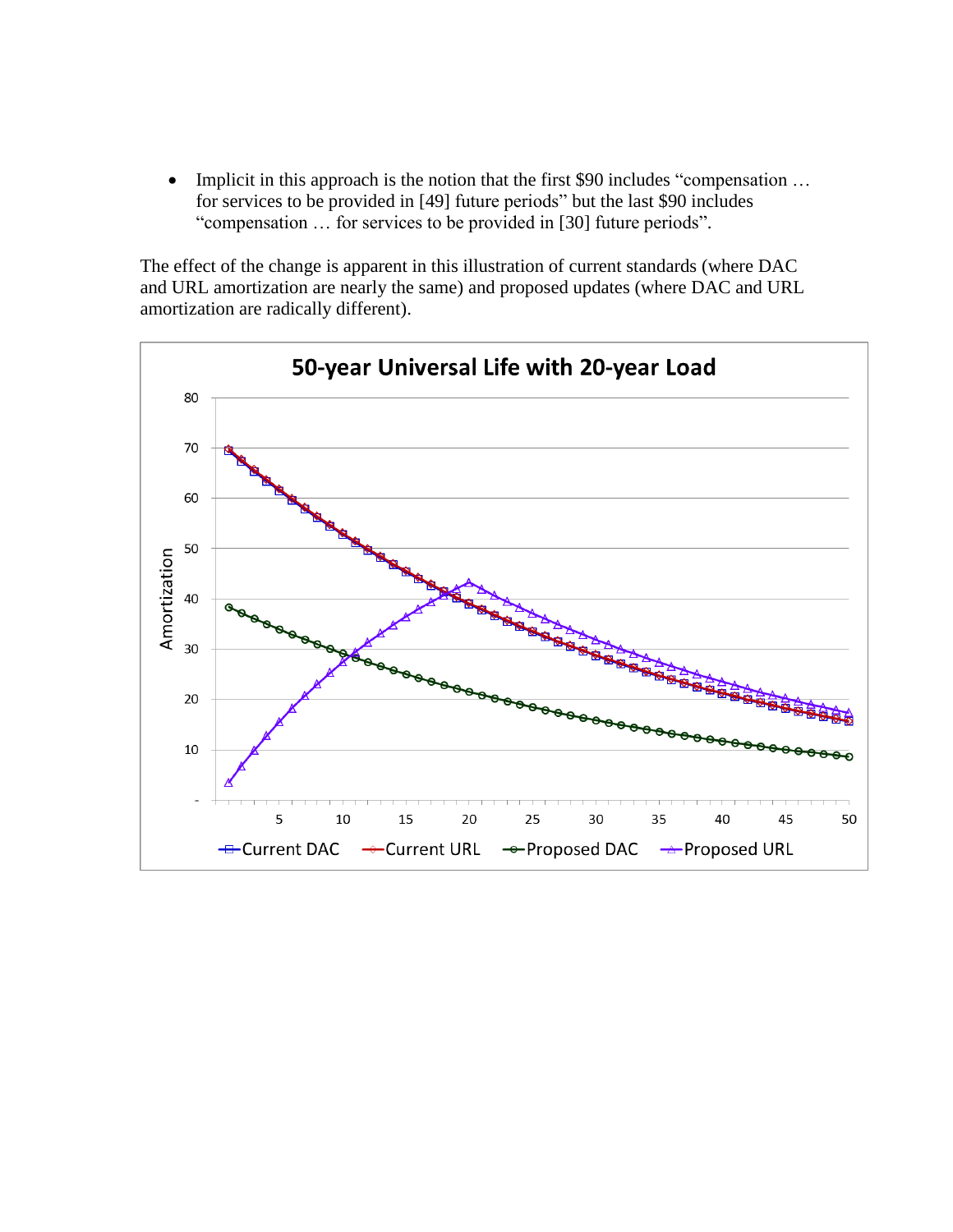## Attachment II Term Insurance in Universal Form

Though the 1987 board viewed front-end loads in two different ways, product design since then has made one of those views rather tenuous for many contracts. In our experience, front-end loads in universal life contracts are seldom designed as "consideration for origination of the contract." More often, designs reflect instead the view that front-end loads serve as "compensation … for services to be provided in future periods".

Thus, in both design and function such front-end loads more closely resemble premiums of limited-pay contracts than acquisition costs. As such, revenues would be better matched to performance of the contract if their accounting were aligned with DPL rather than DAC.

The significance of the planned changes and our recommended alternative might best be understood by reviewing a hypothetical example of products whose form is different but whose economic substance is the same. Some universal life products have been designed over the past 20 years as a low-cost alternative to term insurance.

For a simple comparison across product forms and alternative accounting standards, consider a simple 5-pay 10-year term insurance contract and a universal life contract designed to mimic that term insurance. The economic substance of the two is same, though the form is clearly different. We believe that contracts with the same economic substance should have similar accounting results.

Assuming a 0 percent discount rate and removing provisions for adverse deviation (PAD), current standards produce the same result for both contracts, as shown in the next illustration. Also assuming a 0 percent discount rate, the proposed updates result in the same income pattern for the term insurance contract as the current standards. For the universal life contract, however, we see a radically different pattern under the draft standards. Aligning URL with DPL would restore the accounting equivalence for these two contracts that differ only in form.